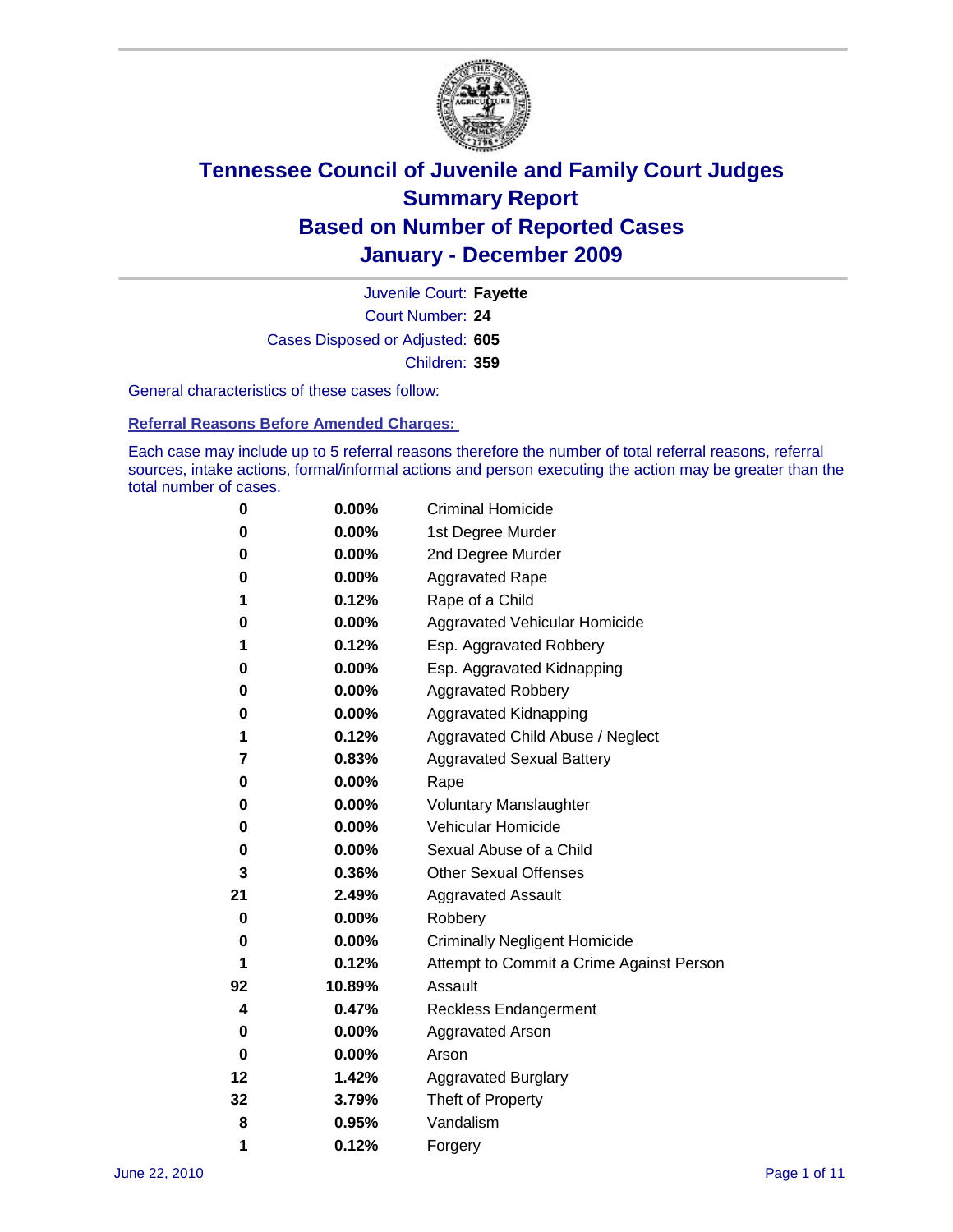

Court Number: **24** Juvenile Court: **Fayette** Cases Disposed or Adjusted: **605** Children: **359**

#### **Referral Reasons Before Amended Charges:**

Each case may include up to 5 referral reasons therefore the number of total referral reasons, referral sources, intake actions, formal/informal actions and person executing the action may be greater than the total number of cases.

| 0            | 0.00%    | <b>Worthless Checks</b>                                     |
|--------------|----------|-------------------------------------------------------------|
| $\mathbf{2}$ | 0.24%    | Illegal Possession / Fraudulent Use of Credit / Debit Cards |
| 15           | 1.78%    | <b>Burglary</b>                                             |
| 1            | 0.12%    | Unauthorized Use of a Vehicle                               |
| 0            | $0.00\%$ | <b>Cruelty to Animals</b>                                   |
| 10           | 1.18%    | Sale of Controlled Substances                               |
| 22           | 2.60%    | <b>Other Drug Offenses</b>                                  |
| 29           | 3.43%    | Possession of Controlled Substances                         |
| 1            | 0.12%    | <b>Criminal Attempt</b>                                     |
| 1            | 0.12%    | Carrying Weapons on School Property                         |
| 6            | 0.71%    | Unlawful Carrying / Possession of a Weapon                  |
| 4            | 0.47%    | <b>Evading Arrest</b>                                       |
| 0            | 0.00%    | Escape                                                      |
| 8            | 0.95%    | Driving Under Influence (DUI)                               |
| 5            | 0.59%    | Possession / Consumption of Alcohol                         |
| 3            | 0.36%    | Resisting Stop, Frisk, Halt, Arrest or Search               |
| 0            | 0.00%    | <b>Aggravated Criminal Trespass</b>                         |
| 9            | 1.07%    | Harassment                                                  |
| 0            | 0.00%    | Failure to Appear                                           |
| 3            | 0.36%    | Filing a False Police Report                                |
| 0            | 0.00%    | Criminal Impersonation                                      |
| 12           | 1.42%    | <b>Disorderly Conduct</b>                                   |
| 9            | 1.07%    | <b>Criminal Trespass</b>                                    |
| 1            | 0.12%    | <b>Public Intoxication</b>                                  |
| 0            | 0.00%    | Gambling                                                    |
| 76           | 8.99%    | <b>Traffic</b>                                              |
| 0            | $0.00\%$ | <b>Local Ordinances</b>                                     |
| 0            | 0.00%    | Violation of Wildlife Regulations                           |
| 3            | 0.36%    | Contempt of Court                                           |
| 4            | 0.47%    | Violation of Probation                                      |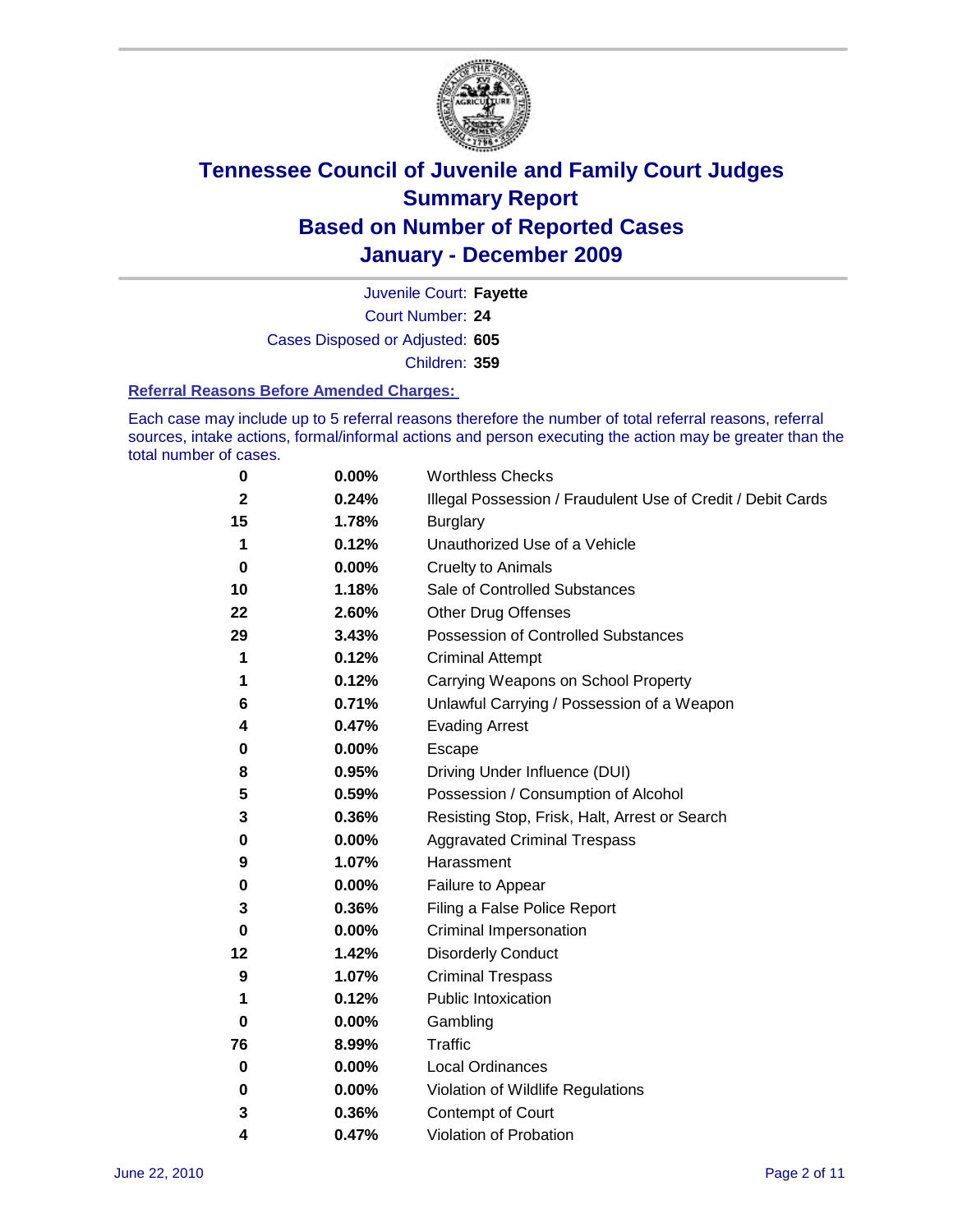

Court Number: **24** Juvenile Court: **Fayette** Cases Disposed or Adjusted: **605** Children: **359**

#### **Referral Reasons Before Amended Charges:**

Each case may include up to 5 referral reasons therefore the number of total referral reasons, referral sources, intake actions, formal/informal actions and person executing the action may be greater than the total number of cases.

| 0              | 0.00%   | Violation of Aftercare                 |
|----------------|---------|----------------------------------------|
| 70             | 8.28%   | Unruly Behavior                        |
| 26             | 3.08%   | Truancy                                |
| 13             | 1.54%   | In-State Runaway                       |
| $\bf{0}$       | 0.00%   | Out-of-State Runaway                   |
| 29             | 3.43%   | Possession of Tobacco Products         |
| 0              | 0.00%   | Violation of a Valid Court Order       |
| 4              | 0.47%   | Violation of Curfew                    |
| 0              | 0.00%   | Sexually Abused Child                  |
| 0              | 0.00%   | <b>Physically Abused Child</b>         |
| 59             | 6.98%   | Dependency / Neglect                   |
| $\overline{2}$ | 0.24%   | <b>Termination of Parental Rights</b>  |
| 0              | 0.00%   | <b>Violation of Pretrial Diversion</b> |
| 0              | 0.00%   | Violation of Informal Adjustment       |
| 53             | 6.27%   | <b>Judicial Review</b>                 |
| 0              | 0.00%   | <b>Administrative Review</b>           |
| $\overline{7}$ | 0.83%   | <b>Foster Care Review</b>              |
| 122            | 14.44%  | Custody                                |
| 15             | 1.78%   | Visitation                             |
| 5              | 0.59%   | Paternity / Legitimation               |
| 15             | 1.78%   | <b>Child Support</b>                   |
| 0              | 0.00%   | <b>Request for Medical Treatment</b>   |
| 0              | 0.00%   | <b>Consent to Marry</b>                |
| 17             | 2.01%   | Other                                  |
| 845            | 100.00% | <b>Total Referrals</b>                 |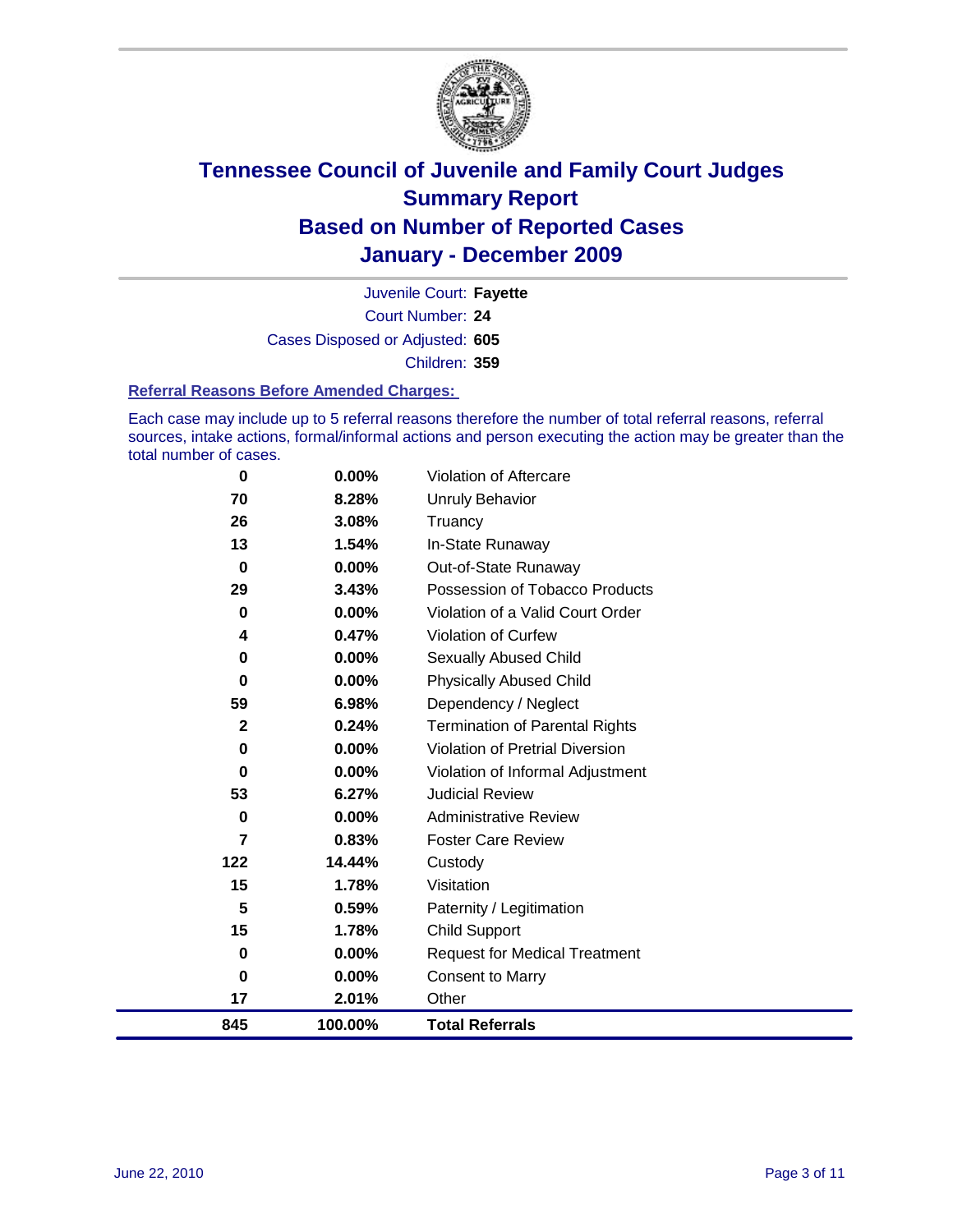

|                            |                                 | Juvenile Court: Fayette           |  |
|----------------------------|---------------------------------|-----------------------------------|--|
| <b>Court Number: 24</b>    |                                 |                                   |  |
|                            | Cases Disposed or Adjusted: 605 |                                   |  |
|                            |                                 | Children: 359                     |  |
| <b>Referral Sources: 1</b> |                                 |                                   |  |
| 396                        | 46.86%                          | Law Enforcement                   |  |
| 127                        | 15.03%                          | Parents                           |  |
| 73                         | 8.64%                           | Relatives                         |  |
| 0                          | $0.00\%$                        | Self                              |  |
| 73                         | 8.64%                           | School                            |  |
| 0                          | $0.00\%$                        | <b>CSA</b>                        |  |
| 97                         | 11.48%                          | <b>DCS</b>                        |  |
| 17                         | 2.01%                           | <b>Other State Department</b>     |  |
| 6                          | 0.71%                           | <b>District Attorney's Office</b> |  |
| 27                         | 3.20%                           | <b>Court Staff</b>                |  |
| 0                          | $0.00\%$                        | Social Agency                     |  |
| $\overline{2}$             | 0.24%                           | <b>Other Court</b>                |  |
| 1                          | 0.12%                           | Victim                            |  |
| 26                         | 3.08%                           | Child & Parent                    |  |
| 0                          | $0.00\%$                        | Hospital                          |  |
| 0                          | $0.00\%$                        | Unknown                           |  |
| $\bf{0}$                   | 0.00%                           | Other                             |  |
| 845                        | 100.00%                         | <b>Total Referral Sources</b>     |  |

### **Age of Child at Referral: 2**

| 359 | 100.00% | <b>Total Child Count</b> |
|-----|---------|--------------------------|
| 0   | 0.00%   | <b>Unknown</b>           |
| 1   | 0.28%   | Ages 19 and Over         |
| 71  | 19.78%  | Ages 17 through 18       |
| 108 | 30.08%  | Ages 15 through 16       |
| 39  | 10.86%  | Ages 13 through 14       |
| 24  | 6.69%   | Ages 11 through 12       |
| 116 | 32.31%  | Ages 10 and Under        |
|     |         |                          |

<sup>1</sup> If different than number of Referral Reasons (845), verify accuracy of your court's data.

<sup>2</sup> One child could be counted in multiple categories, verify accuracy of your court's data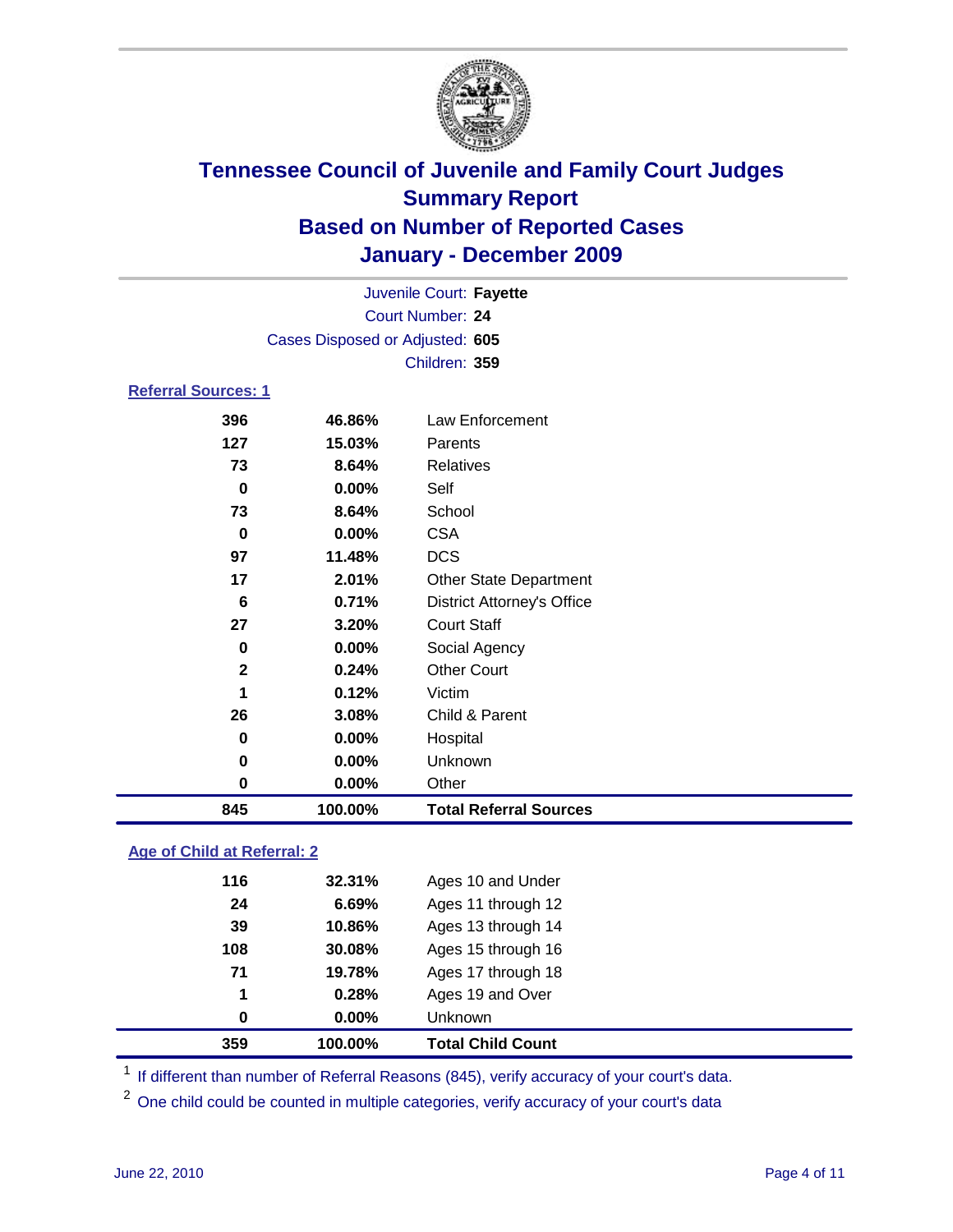

| Juvenile Court: Fayette                 |                                 |                          |  |  |
|-----------------------------------------|---------------------------------|--------------------------|--|--|
| Court Number: 24                        |                                 |                          |  |  |
|                                         | Cases Disposed or Adjusted: 605 |                          |  |  |
|                                         |                                 | Children: 359            |  |  |
| Sex of Child: 1                         |                                 |                          |  |  |
| 227                                     | 63.23%                          | Male                     |  |  |
| 127                                     | 35.38%                          | Female                   |  |  |
| 5                                       | 1.39%                           | Unknown                  |  |  |
| 359                                     | 100.00%                         | <b>Total Child Count</b> |  |  |
| Race of Child: 1                        |                                 |                          |  |  |
| 190                                     | 52.92%                          | White                    |  |  |
| 149                                     | 41.50%                          | African American         |  |  |
| $\overline{\mathbf{2}}$                 | 0.56%                           | Native American          |  |  |
| 1                                       | 0.28%                           | Asian                    |  |  |
| $\overline{7}$                          | 1.95%                           | Mixed                    |  |  |
| 10                                      | 2.79%                           | Unknown                  |  |  |
| 359                                     | 100.00%                         | <b>Total Child Count</b> |  |  |
| <b>Hispanic Origin: 1</b>               |                                 |                          |  |  |
| 8                                       | 2.23%                           | Yes                      |  |  |
| 344                                     | 95.82%                          | No                       |  |  |
| $\overline{7}$                          | 1.95%                           | Unknown                  |  |  |
| 359                                     | 100.00%                         | <b>Total Child Count</b> |  |  |
| <b>School Enrollment of Children: 1</b> |                                 |                          |  |  |
| 277                                     | 77.16%                          | Yes                      |  |  |
| 73                                      | 20.33%                          | No                       |  |  |
| $\boldsymbol{9}$                        | 2.51%                           | Unknown                  |  |  |
| 359                                     | 100.00%                         | <b>Total Child Count</b> |  |  |

One child could be counted in multiple categories, verify accuracy of your court's data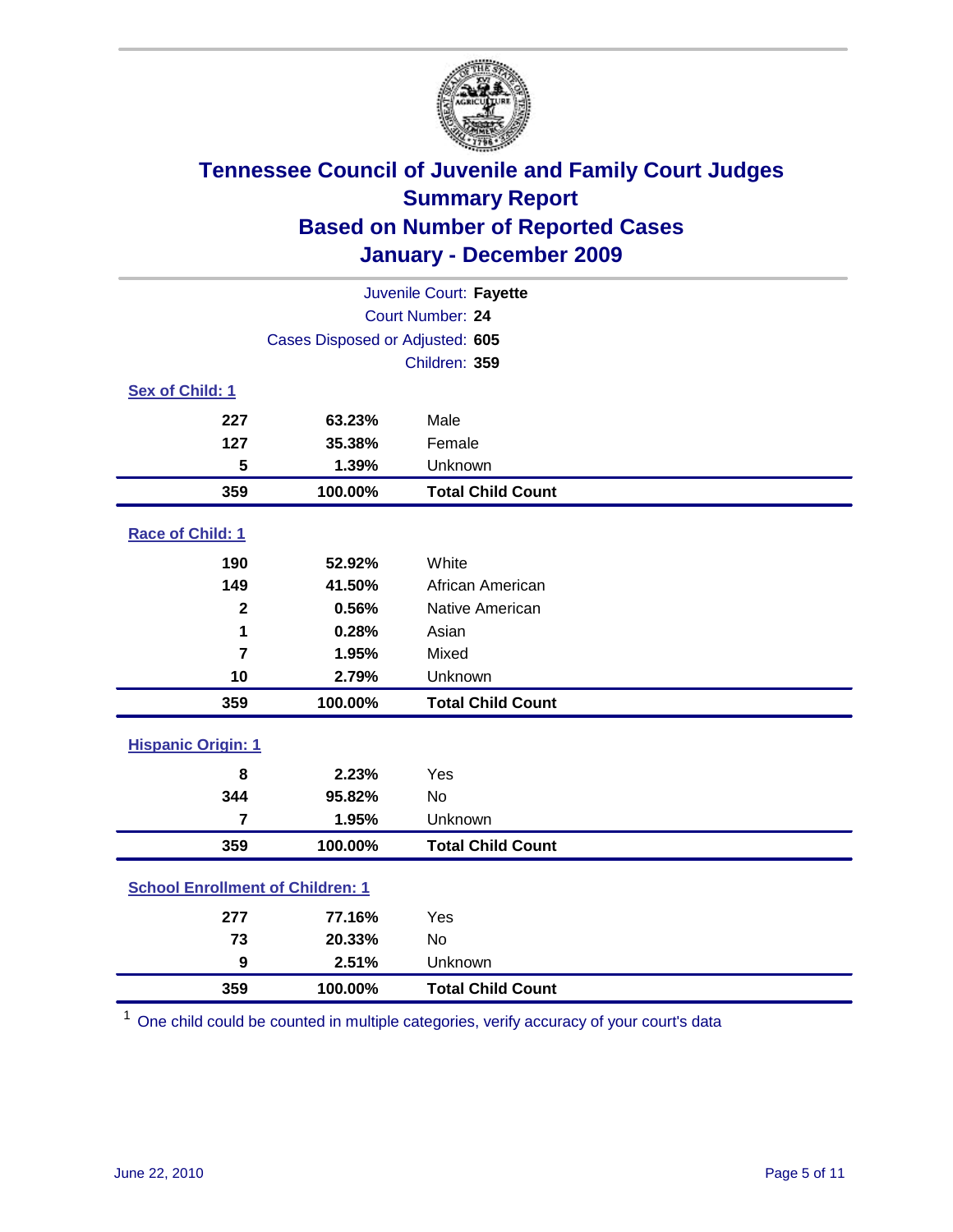

Court Number: **24** Juvenile Court: **Fayette** Cases Disposed or Adjusted: **605** Children: **359**

### **Living Arrangement of Child at Time of Referral: 1**

| $\mathbf{2}$<br>6<br>4 | 0.56%<br>1.67%<br>1.11% | Independent<br>Unknown<br>Other |
|------------------------|-------------------------|---------------------------------|
|                        |                         |                                 |
|                        |                         |                                 |
|                        |                         |                                 |
| 13                     | 3.62%                   | In an Institution               |
| 1                      | 0.28%                   | In a Residential Center         |
| 1                      | 0.28%                   | In a Group Home                 |
| 4                      | $1.11\%$                | With Foster Family              |
| 3                      | 0.84%                   | With Adoptive Parents           |
| 103                    | 28.69%                  | <b>With Relatives</b>           |
| 34                     | 9.47%                   | With Father                     |
| 131                    | 36.49%                  | With Mother                     |
| 3                      | 0.84%                   | With Mother and Stepfather      |
| 1                      | 0.28%                   | With Father and Stepmother      |
| 53                     | 14.76%                  | With Both Biological Parents    |
|                        |                         |                                 |

#### **Type of Detention: 2**

| 605 | 100.00%  | <b>Total Detention Count</b> |  |
|-----|----------|------------------------------|--|
| 0   | 0.00%    | Other                        |  |
| 604 | 99.83%   | Does Not Apply               |  |
| 0   | $0.00\%$ | <b>Unknown</b>               |  |
| 0   | $0.00\%$ | <b>Psychiatric Hospital</b>  |  |
| 0   | 0.00%    | Jail - No Separation         |  |
| 0   | $0.00\%$ | Jail - Partial Separation    |  |
| 0   | $0.00\%$ | Jail - Complete Separation   |  |
| 1   | 0.17%    | Juvenile Detention Facility  |  |
| 0   | $0.00\%$ | Non-Secure Placement         |  |
|     |          |                              |  |

<sup>1</sup> One child could be counted in multiple categories, verify accuracy of your court's data

<sup>2</sup> If different than number of Cases (605) verify accuracy of your court's data.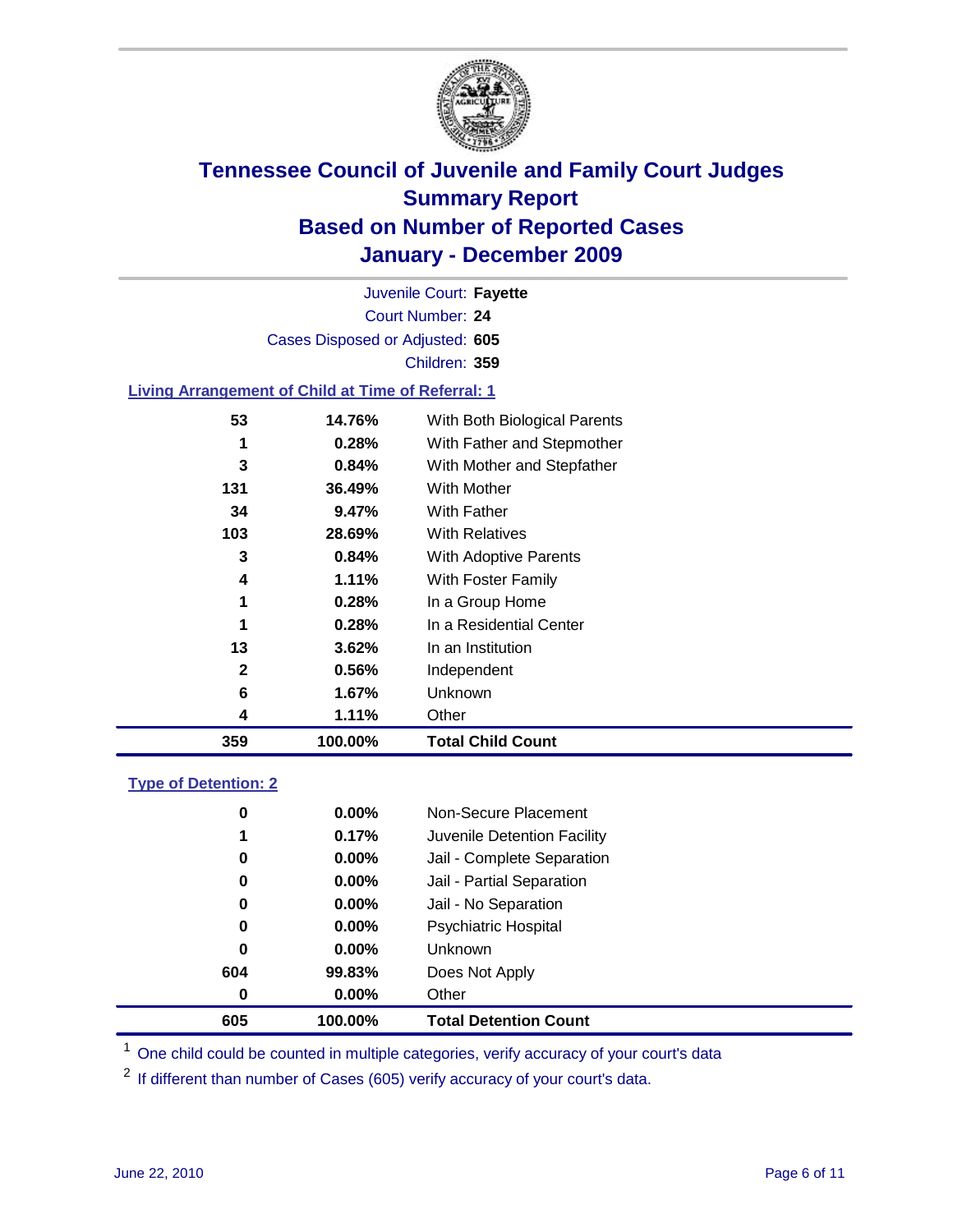

|                                                    | Juvenile Court: Fayette         |                                      |  |  |  |
|----------------------------------------------------|---------------------------------|--------------------------------------|--|--|--|
|                                                    | <b>Court Number: 24</b>         |                                      |  |  |  |
|                                                    | Cases Disposed or Adjusted: 605 |                                      |  |  |  |
|                                                    |                                 | Children: 359                        |  |  |  |
| <b>Placement After Secure Detention Hearing: 1</b> |                                 |                                      |  |  |  |
| 0                                                  | 0.00%                           | Returned to Prior Living Arrangement |  |  |  |
| 1                                                  | 0.17%                           | Juvenile Detention Facility          |  |  |  |
| 0                                                  | $0.00\%$                        | Jail                                 |  |  |  |
| 0                                                  | 0.00%                           | Shelter / Group Home                 |  |  |  |
| 0                                                  | 0.00%                           | <b>Foster Family Home</b>            |  |  |  |
| 0                                                  | 0.00%                           | <b>Psychiatric Hospital</b>          |  |  |  |
| O                                                  | 0.00%                           | <b>Unknown</b>                       |  |  |  |
| 604                                                | 99.83%                          | Does Not Apply                       |  |  |  |
| 0                                                  | 0.00%                           | Other                                |  |  |  |
| 605                                                | 100.00%                         | <b>Total Placement Count</b>         |  |  |  |
| <b>Intake Actions: 2</b>                           |                                 |                                      |  |  |  |
| 709                                                | 83.91%                          | <b>Petition Filed</b>                |  |  |  |
| 8                                                  | 0.95%                           | <b>Motion Filed</b>                  |  |  |  |
| 4                                                  | 0.47%                           | <b>Citation Processed</b>            |  |  |  |
| 0                                                  | 0.00%                           | Notification of Paternity Processed  |  |  |  |
| 124                                                | 14.67%                          | Scheduling of Judicial Review        |  |  |  |
| $\bf{0}$                                           | 0.00%                           | Scheduling of Administrative Review  |  |  |  |
| 0                                                  | 0.00%                           | Scheduling of Foster Care Review     |  |  |  |
| 0                                                  | 0.00%                           | <b>Unknown</b>                       |  |  |  |
| 0                                                  | 0.00%                           | Does Not Apply                       |  |  |  |

<sup>1</sup> If different than number of Cases (605) verify accuracy of your court's data.

**100.00% Total Intake Count**

<sup>2</sup> If different than number of Referral Reasons (845), verify accuracy of your court's data.

**0.00%** Other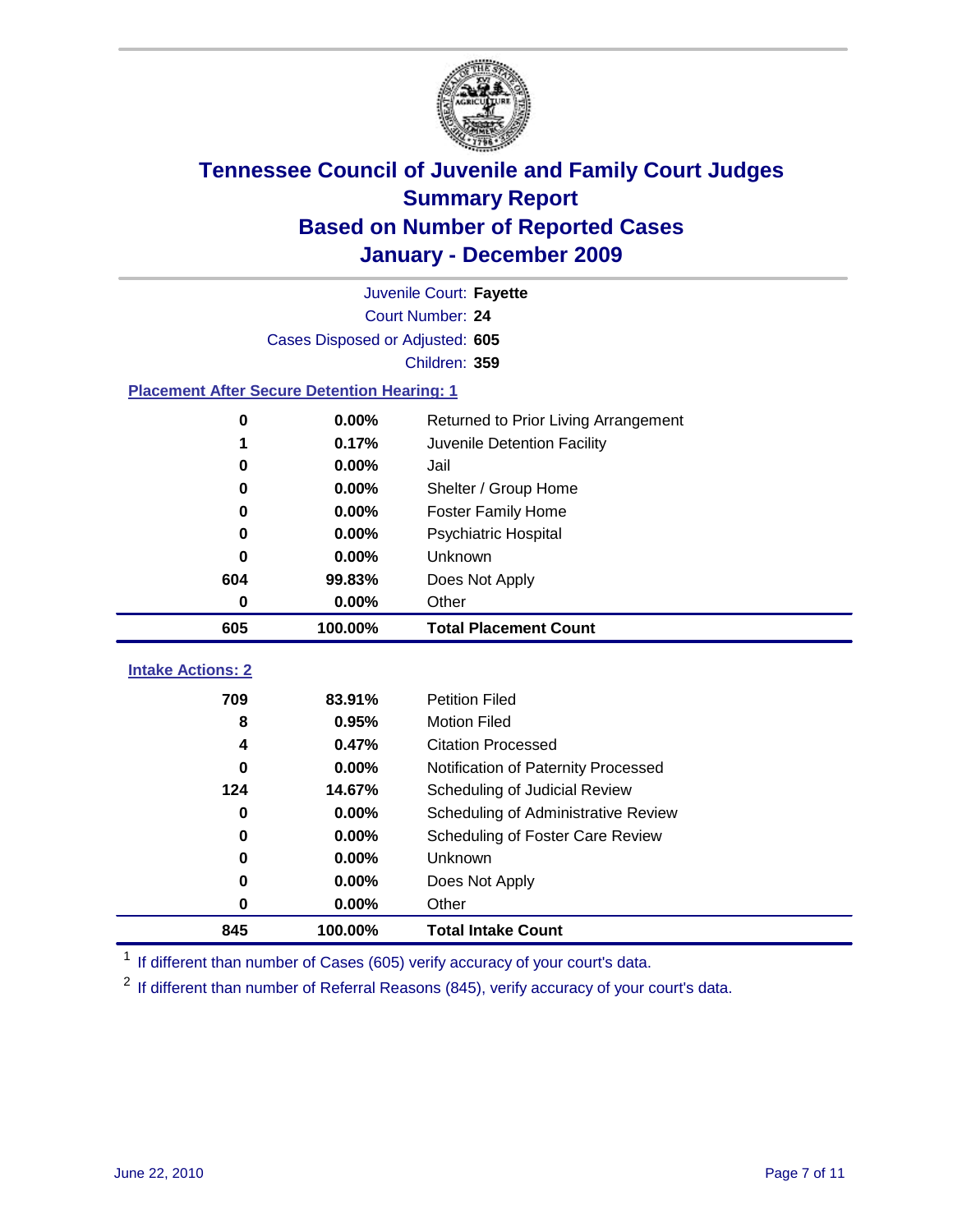

Court Number: **24** Juvenile Court: **Fayette** Cases Disposed or Adjusted: **605** Children: **359**

### **Last Grade Completed by Child: 1**

| 60                                      | 16.71%  | Too Young for School         |  |
|-----------------------------------------|---------|------------------------------|--|
| $\mathbf{2}$                            | 0.56%   | Preschool                    |  |
| 10                                      | 2.79%   | Kindergarten                 |  |
| 8                                       | 2.23%   | 1st Grade                    |  |
| 8                                       | 2.23%   | 2nd Grade                    |  |
| 7                                       | 1.95%   | 3rd Grade                    |  |
| 5                                       | 1.39%   | 4th Grade                    |  |
| 12                                      | 3.34%   | 5th Grade                    |  |
| 14                                      | 3.90%   | 6th Grade                    |  |
| 17                                      | 4.74%   | 7th Grade                    |  |
| 33                                      | 9.19%   | 8th Grade                    |  |
| 37                                      | 10.31%  | 9th Grade                    |  |
| 46                                      | 12.81%  | 10th Grade                   |  |
| 29                                      | 8.08%   | 11th Grade                   |  |
| 4                                       | 1.11%   | 12th Grade                   |  |
| 0                                       | 0.00%   | Non-Graded Special Ed        |  |
| 4                                       | 1.11%   | <b>GED</b>                   |  |
| 4                                       | 1.11%   | Graduated                    |  |
| 3                                       | 0.84%   | <b>Never Attended School</b> |  |
| 56                                      | 15.60%  | Unknown                      |  |
| $\mathbf 0$                             | 0.00%   | Other                        |  |
| 359                                     | 100.00% | <b>Total Child Count</b>     |  |
| <b>Enrolled in Special Education: 1</b> |         |                              |  |

| 359                                      | 100.00% | <b>Total Child Count</b> |  |  |
|------------------------------------------|---------|--------------------------|--|--|
| 62                                       | 17.27%  | Unknown                  |  |  |
| 275                                      | 76.60%  | No.                      |  |  |
| 22                                       | 6.13%   | Yes                      |  |  |
| <u>Ellioned III Special Education. T</u> |         |                          |  |  |

One child could be counted in multiple categories, verify accuracy of your court's data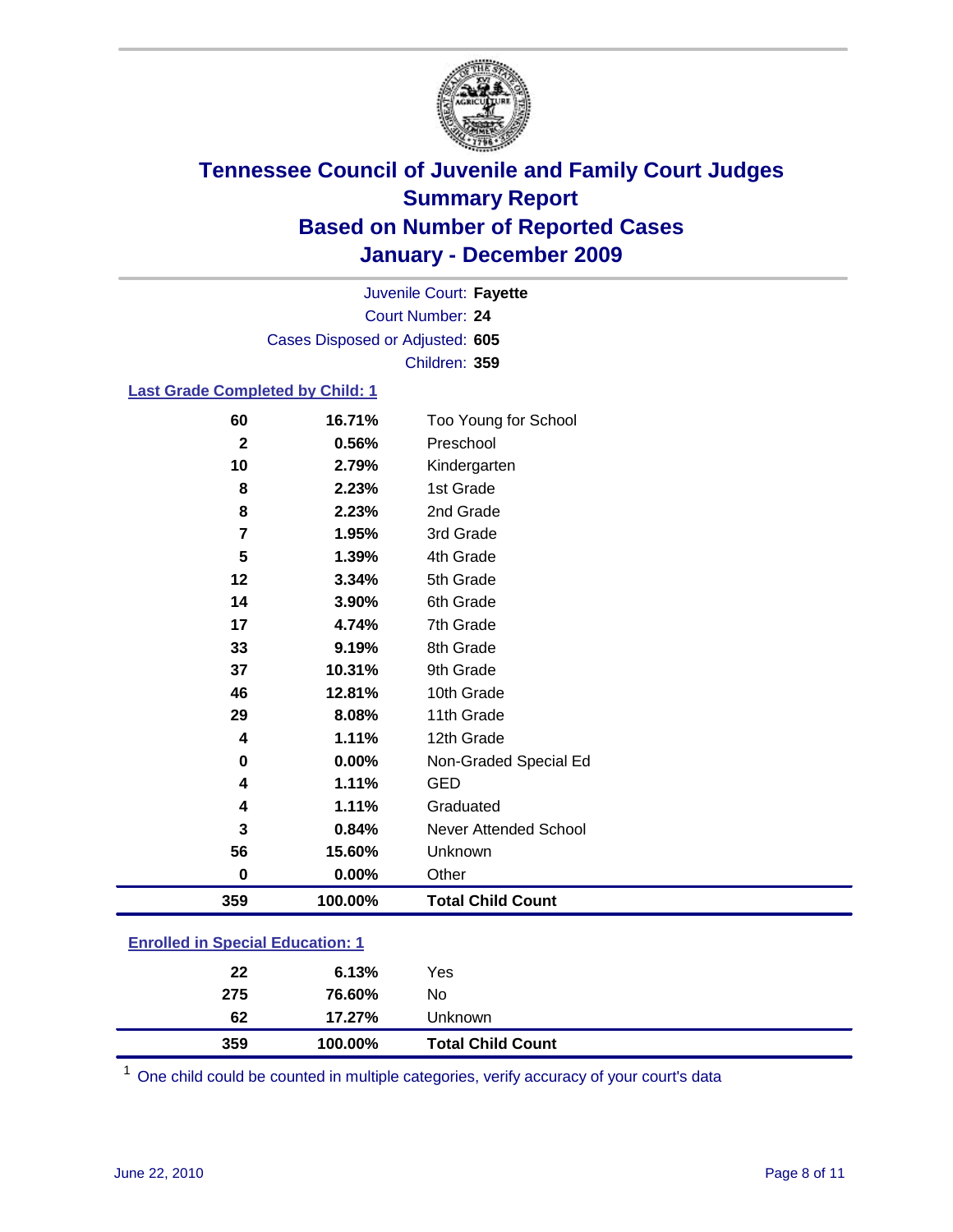

|                              | Juvenile Court: Fayette         |                           |  |  |
|------------------------------|---------------------------------|---------------------------|--|--|
|                              | <b>Court Number: 24</b>         |                           |  |  |
|                              | Cases Disposed or Adjusted: 605 |                           |  |  |
|                              |                                 | Children: 359             |  |  |
| <b>Action Executed By: 1</b> |                                 |                           |  |  |
| 845                          | 100.00%                         | Judge                     |  |  |
| 0                            | $0.00\%$                        | Referee                   |  |  |
| 0                            | $0.00\%$                        | <b>YSO</b>                |  |  |
| 0                            | 0.00%                           | Other                     |  |  |
| 0                            | 0.00%                           | Unknown                   |  |  |
| 845                          | 100.00%                         | <b>Total Action Count</b> |  |  |

### **Formal / Informal Actions: 1**

| 168 | 19.88%   | Dismissed                                        |
|-----|----------|--------------------------------------------------|
| 0   | $0.00\%$ | Retired / Nolle Prosequi                         |
| 54  | 6.39%    | <b>Complaint Substantiated Delinquent</b>        |
| 1   | 0.12%    | <b>Complaint Substantiated Status Offender</b>   |
| 13  | 1.54%    | <b>Complaint Substantiated Dependent/Neglect</b> |
| 0   | $0.00\%$ | <b>Complaint Substantiated Abused</b>            |
| 0   | $0.00\%$ | <b>Complaint Substantiated Mentally III</b>      |
| 0   | $0.00\%$ | Informal Adjustment                              |
| 0   | $0.00\%$ | <b>Pretrial Diversion</b>                        |
| 0   | $0.00\%$ | <b>Transfer to Adult Court Hearing</b>           |
| 0   | $0.00\%$ | Charges Cleared by Transfer to Adult Court       |
| 164 | 19.41%   | Special Proceeding                               |
| 11  | 1.30%    | <b>Review Concluded</b>                          |
| 411 | 48.64%   | Case Held Open                                   |
| 23  | 2.72%    | Other                                            |
| 0   | $0.00\%$ | Unknown                                          |
| 845 | 100.00%  | <b>Total Action Count</b>                        |

<sup>1</sup> If different than number of Referral Reasons (845), verify accuracy of your court's data.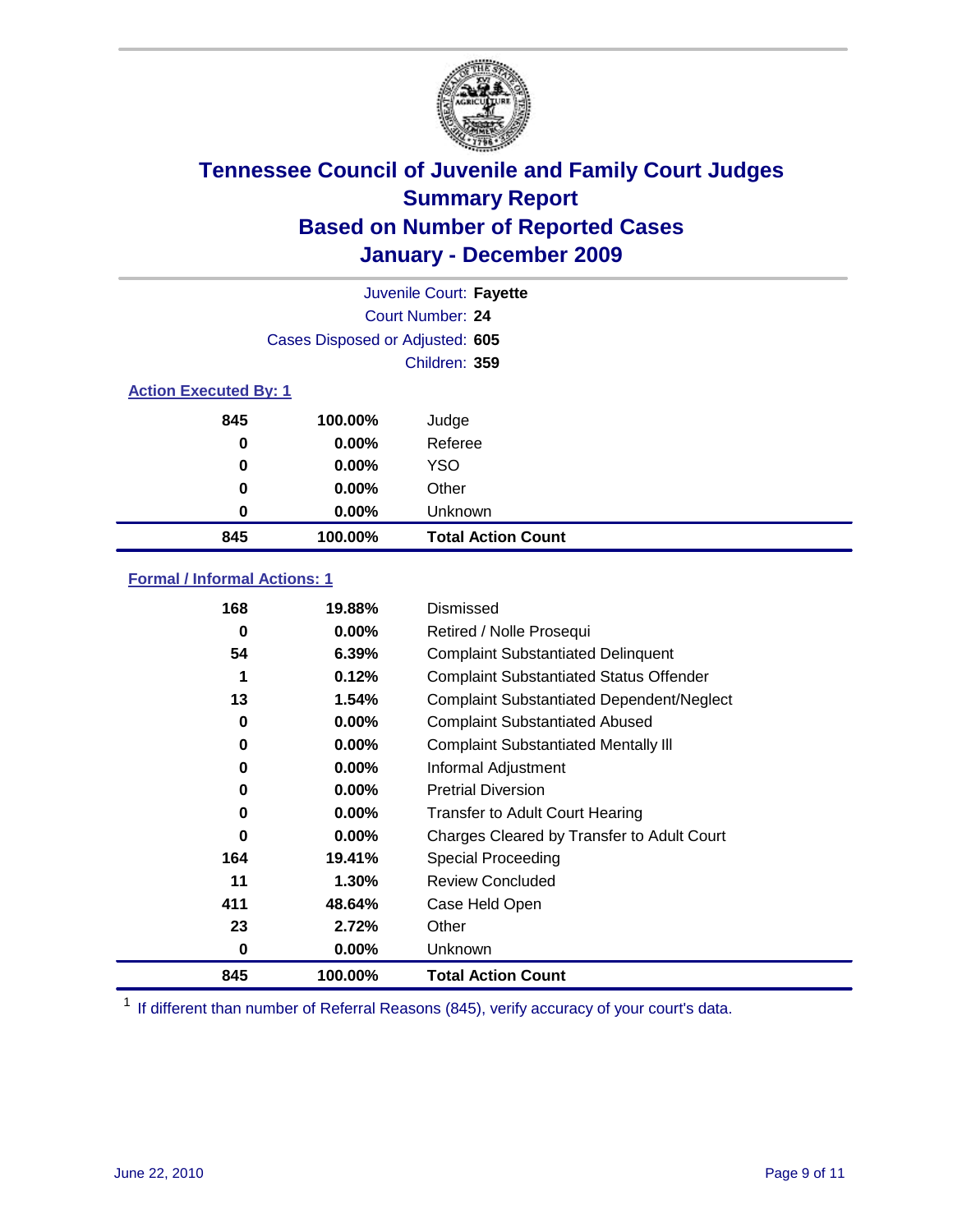

|                       |                                 | Juvenile Court: Fayette                               |
|-----------------------|---------------------------------|-------------------------------------------------------|
|                       |                                 | <b>Court Number: 24</b>                               |
|                       | Cases Disposed or Adjusted: 605 |                                                       |
|                       |                                 | Children: 359                                         |
| <b>Case Outcomes:</b> |                                 | There can be multiple outcomes for one child or case. |
| 116                   | 13.86%                          | <b>Case Dismissed</b>                                 |
| 0                     | 0.00%                           | Case Retired or Nolle Prosequi                        |
| 1                     | 0.12%                           | Warned / Counseled                                    |
| 322                   | 38.47%                          | Held Open For Review                                  |
| 18                    | 2.15%                           | Supervision / Probation to Juvenile Court             |
| 0                     | 0.00%                           | <b>Probation to Parents</b>                           |
| 8                     | 0.96%                           | Referral to Another Entity for Supervision / Service  |
| 3                     | 0.36%                           | Referred for Mental Health Counseling                 |
| $\mathbf 2$           | 0.24%                           | Referred for Alcohol and Drug Counseling              |
| 0                     | 0.00%                           | <b>Referred to Alternative School</b>                 |
| 0                     | 0.00%                           | Referred to Private Child Agency                      |
| 0                     | 0.00%                           | Referred to Defensive Driving School                  |
| 0                     | 0.00%                           | Referred to Alcohol Safety School                     |
| 1                     | 0.12%                           | Referred to Juvenile Court Education-Based Program    |
| 0                     | 0.00%                           | Driver's License Held Informally                      |
| 0                     | 0.00%                           | <b>Voluntary Placement with DMHMR</b>                 |
| 1                     | 0.12%                           | <b>Private Mental Health Placement</b>                |
| 0                     | 0.00%                           | <b>Private MR Placement</b>                           |
| 0                     | 0.00%                           | Placement with City/County Agency/Facility            |
| 0                     | 0.00%                           | Placement with Relative / Other Individual            |
| 0                     | 0.00%                           | Fine                                                  |
| 38                    | 4.54%                           | <b>Public Service</b>                                 |
| 8                     | 0.96%                           | Restitution                                           |
| 0                     | 0.00%                           | <b>Runaway Returned</b>                               |
| 10                    | 1.19%                           | No Contact Order                                      |
| 0                     | 0.00%                           | Injunction Other than No Contact Order                |
| 5                     | 0.60%                           | <b>House Arrest</b>                                   |
| 5                     | 0.60%                           | <b>Court Defined Curfew</b>                           |
| 0                     | 0.00%                           | Dismissed from Informal Adjustment                    |
| 0                     | 0.00%                           | <b>Dismissed from Pretrial Diversion</b>              |
| 0                     | 0.00%                           | Released from Probation                               |
| 0                     | 0.00%                           | <b>Transferred to Adult Court</b>                     |
| 0                     | $0.00\%$                        | <b>DMHMR Involuntary Commitment</b>                   |